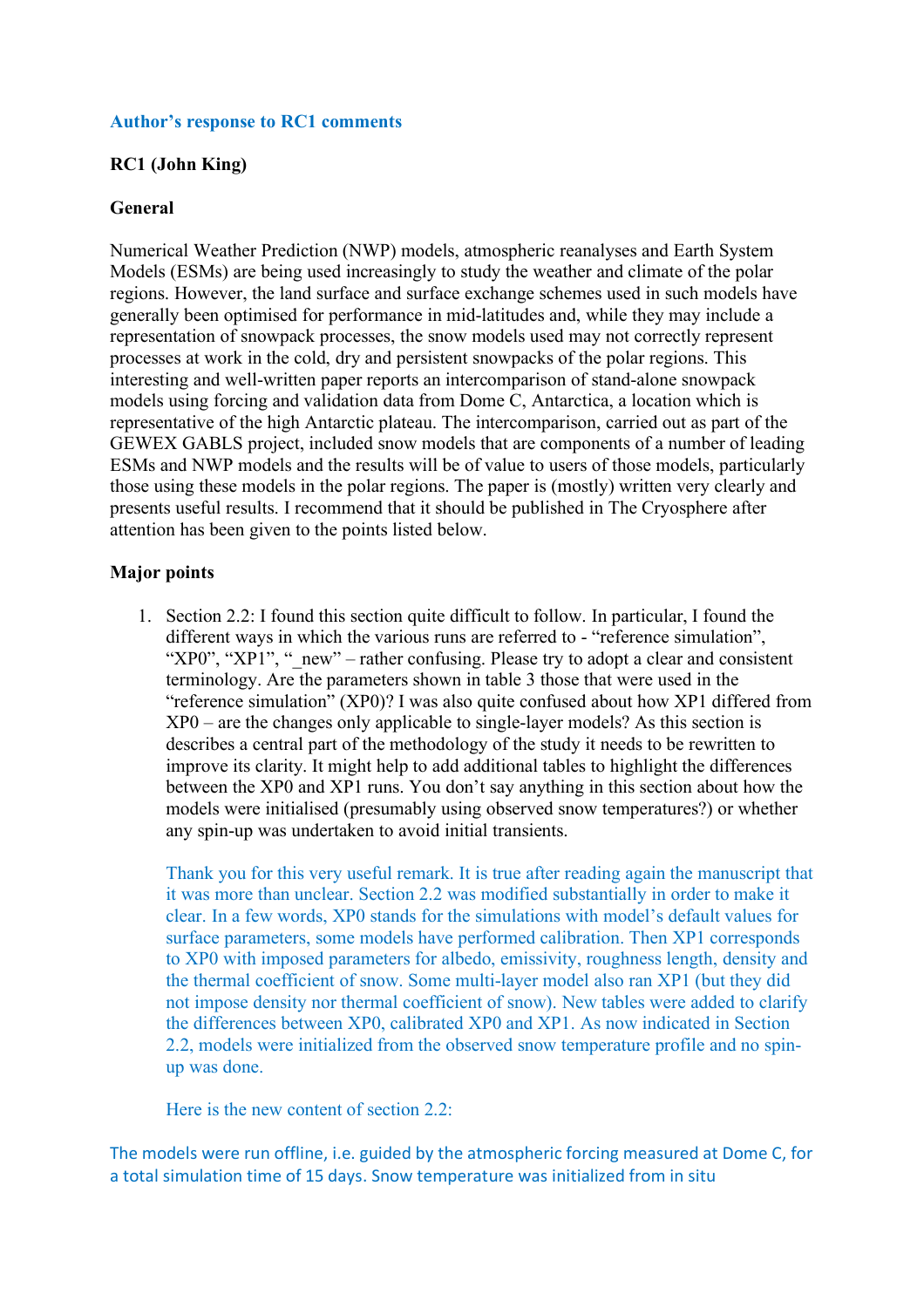measurements. First, each group had to provide the results obtained with the default settings of the surface parameters of their model. The models were run offline, i.e. guided by the atmospheric forcing measured at Dome C, for a total simulation time of 15 days. This set of simulations is called XP0, it includes one simulation for each of the 10 models and the name of an experiment is made up of the name of the model suffixed by "\_xp0". From the simulations in the XP0 set, each participant could propose additional simulations. Only CHTESSEL and CLM4 performed calibration simulations, aiming at minimizing the root mean square error on the surface temperature. CLM4 calibrated the surface albedo and CHTESSEL calibrated the snowpack thickness and from this calibration then calibrated the dynamic and thermal roughness lengths. The names of the corresponding experiments are CLM4\_cal1, CHTESSEL\_cal1 and CHTESSEL\_cal2 respectively. In addition, a rerun was proposed in order to better represent the diurnal cycle and to reduce the dispersion of the surface temperature results, but also to see if this dispersion was reduced or not in the coupled single-column simulations (this last point is not addressed in this study).

Snow albedo depends on zenith angle, but also on grain size and cloud cover. At Dome C, because the sky is generally clear, the effect of solar zenith angle is prominent compared to the typical diurnal cycle. Warren (1982) showed that the albedo of snow was maximum when the sun was low while its effect was less when the sun was at the zenith, it then enabled the surface to warm, or at least cool less by radiative effect. Most models do not consider the variation of albedo with the zenith angle, a fixed average value is proposed in the experimental protocol, corresponding to the average value of the ratio between the incident and reflected radiation measured at Dome C, over the period considered. Concerning the thermal emission of snow, the value of 0.98 is within the range of values commonly used for this type of medium. For the dynamic and thermal roughness lengths, values of 1 mm and 0.1 mm were chosen respectively. The dynamic roughness length is close to that established by Vignon et al. (2017a) who studied the effect of sastrugi on flow and momentum fluxes and proposed using a thermal roughness length that is one order of magnitude smaller than the dynamic roughness length. This ratio of 10 is classically used in many models calculating fluxes at the surface-atmosphere interface. Snow density at the surface can range from 20 kg  $m<sup>3</sup>$  for fresh snow to 500 kg  $m<sup>3</sup>$  for old, wet snow. Measurements at Dome C during the summer of 2014-2015 (Fréville, 2015) show that the snow density profile varies between 250 kg  $m<sup>-3</sup>$  and 310 kg  $m<sup>-3</sup>$  between the surface and 20 cm depth (Gallet et al., 2011).

Therefore, all participants were asked to run a new simulation with an albedo of 0.81, an emissivity of 0.98 (which corresponds to the average emissivity of the hemisphere (Armstrong and Brun 2008)), dynamic and thermal roughness lengths of 0.001 m and 0.0001 m, respectively, and for single-layer schemes, to impose a snow density of 300 kg m<sup>-3</sup>, as well as the snow thermal coefficient  $c_s = 3.166 \times 10^{-5}$  (K m<sup>2</sup> J<sup>-1</sup>). This coefficient is directly involved in the temperature evolution equation along the vertical:

$$
C_{snow} \times \frac{\partial T(z, t)}{\partial t} = \frac{\partial}{\partial z} \left( \lambda(z) \frac{\partial T(z, t)}{\partial z} \right)
$$
(1)  

$$
c_s = (h_{snow} \times C_{snow})^{-1}
$$
(2)

Where  $\lambda(z)$  is the heat conductivity of snow,  $h_{\text{grav}}$  the snow depth (m) and  $C_{\text{snow}}$  the volumetric heat capacity of the snow  $(J K^{-1} m^{-3})$ . Moreover,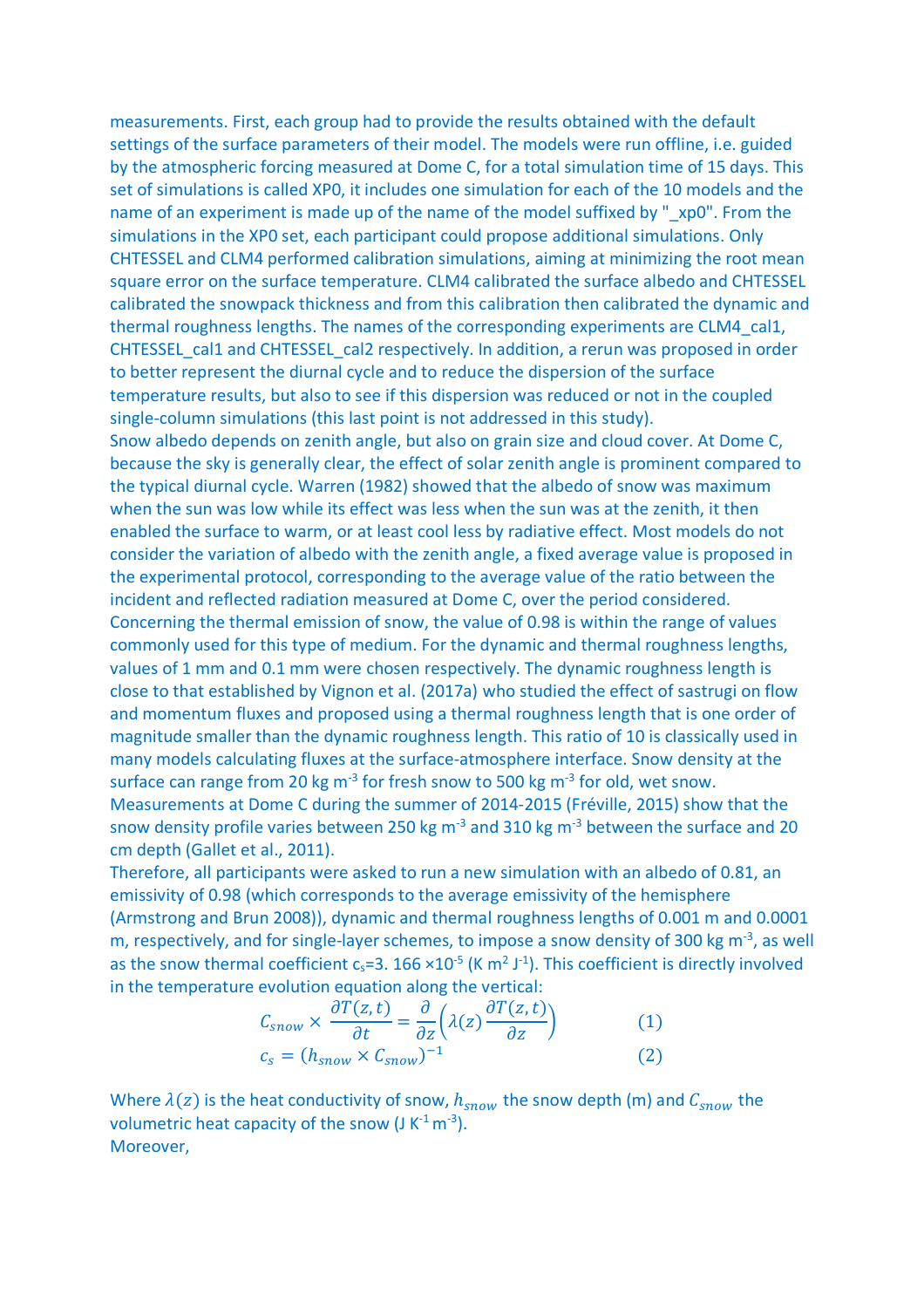$$
C_{snow} = c_i \times \frac{\rho_{snow}}{\rho_i}
$$
 (3)

where  $c_i$  and  $\rho_i$  are the heat capacity and density of the ice respectively. Combining equations (2) and (3) gives finally equation (4):

 $c_s = \rho_i \times (h_{snow} \times \rho_{snow} \times c_i)^{-1}$  (4) Taking a thickness of  $h_{snow} = 5$  cm, densities of snow and ice of 300 kg m<sup>-3</sup> and 900 kg m<sup>-3</sup> respectively, and the heat capacity of ice  $c_i = 1.895 \times 10^6$  J K<sup>-1</sup> m<sup>-3</sup> we obtain according to equation (4) the value of *cs*. This rerun is named XP1 and the name of the simulations that refer to it consists of the name of the model suffixed by " xp1".

Not all models were able to perform this new experiment, either due to lack of time or because the results came from an operational model that did not allow for adjustment of certain parameters or variables in the schemes. Although not all of them participated, it is interesting to study the impact of the changes induced by the XP1 configuration on the simulations of the XP0 ensemble, considering, when they exist, the calibrations. We therefore calculated the daytime and nighttime biases, as well as the difference in RMSD between XP1 and XP0 (or the simulation calibrated from a simulation of the XP0 ensemble), and evaluated the impact on the model error.

2. Section 3.4: The measured values of Qh and Qle on figures 9 & 10 indicate a Bowen ratio, Qh/Qle of O(1), which seems remarkably low at such low temperatures (see discussion in King et al, 2006, doi:10.1029/2005JD006130). Measuring Qle at such low humidities is very challenging and I suspect that there are very large uncertainties in the measurements.

This is completely true and it was part of the discussion section, a comment was added in section 3.4 to emphasize the fact that the Bowen ratio is very small and probably a result of large uncertainties in the measurements of both Qh and Qle, particularly an overestimation of Qle, and also made a reference to the mentioned paper.

Text added in section 3.4:

Figure 9 and 10 are scatter plots that compare *Qh* and *Qle*, the hourly sensible and latent heat flux, respectively, simulated by the different models to the observations. We see at first that the measured latent heat flux is abnormally high. Indeed, as shown by King et al. (2006), this flux can only be of the order of a few W/m2 at Dome C, and that the closure of the energy balance has a high uncertainty. Thus, the reconstruction of heat fluxes from Eddy-Covariance measurements is likely to be subject to error and comparisons made here should be taken with caution.

3. Section 3.4, fig. 11: Looking at this figure, it is apparent that most of the models specify Ch as a universal function of Ri, but GDPS4 and CLM4 seem not to do so. What other factors are used in the calculation of Ch in these models? Would the curves for the different models collapse onto a universal curve if, instead of plotting Ch, you plotted  $Ch/Ch(Ri=0) - i.e.$  the ratio of Ch to its value under neutral stratification (which should only depend on the roughness lengths)? It would also be interesting to plot Ch calculated from the Dome C observations on this figure. From my own experience, I would expect to see a lot of scatter if you plotted points for each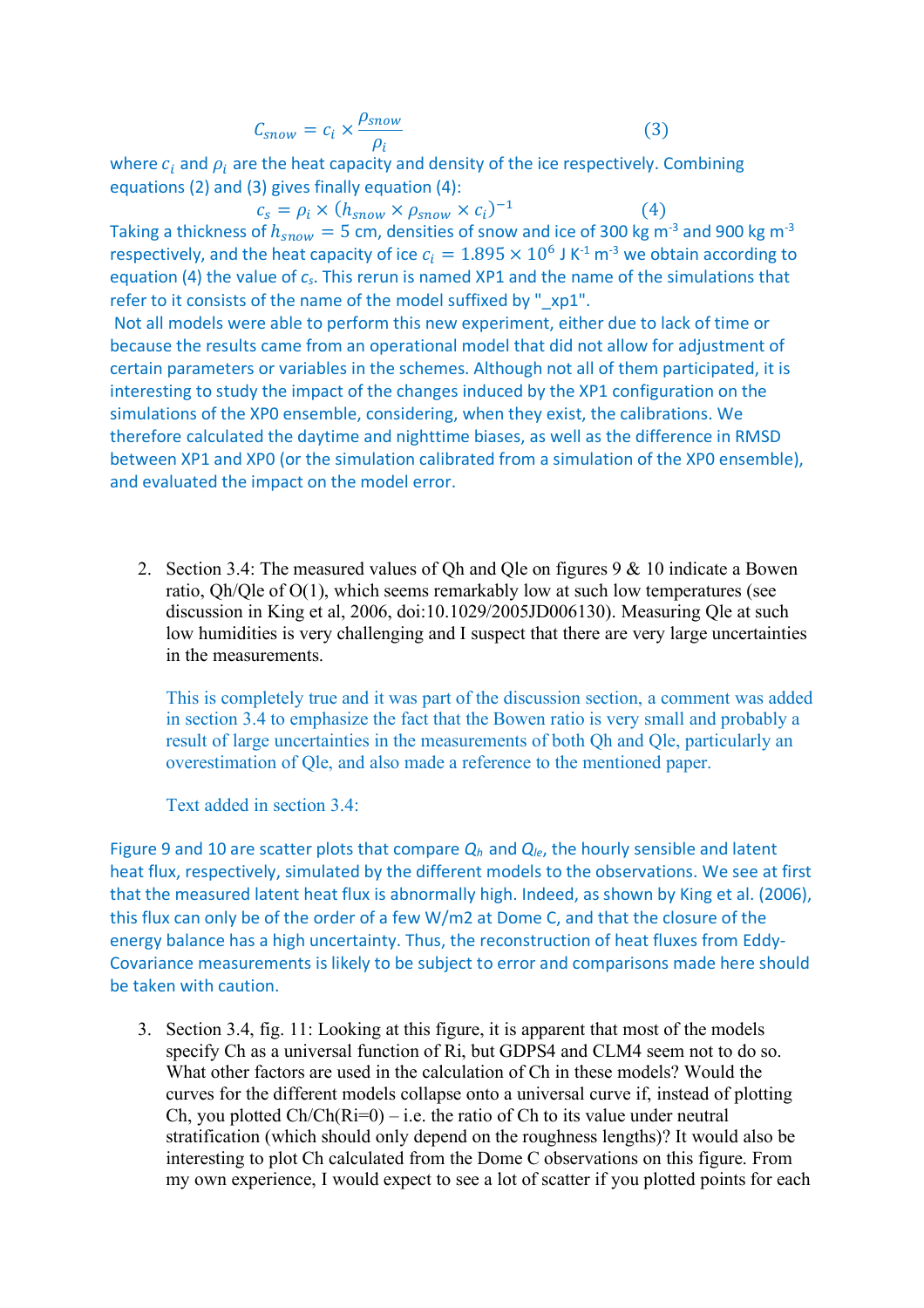30 minute observation, but if you averaged these together in bins of Ri you might get a useful set of points for comparison with the models.

Good remark, most models use Louis model to calculate Ch as a function of Ri. There are 3 exceptions here GDPS4, CLM4 and NOAH (NOAH is not in fig11 since Ri was not provided), for which the calculation of Ch is iterative and based on Monin Obukhov's theory. I have proposed a new figure to replace fig11, where GDPS4, CLM4 and NOAH are removed since their Ch does not depend on Ri. Then I followed your advice to normalize by the Ch at neutrality. This is the figure 11a I have now included in the manuscript, to show that the curves do not collapse into a single universal one, and which highlights the fact that most models have tuned their stability function from the universal one. I have calculated Ch from the observations and tried to compute the bulk Ri from the observation as well. ChObs is very small as compared to the modeled values. There is a large uncertainty in the calculation of Ri (z0\_obs, z0h obs, ...) therefore I have not included it. But I have proposed another plot (Fig. 11b) which is the time evolution of Ch (in that way all models can be plotted) in the time window where I have observations (2.5 days) in order to show how different modeled Ch are from estimated ChObs.

The description of Figure 11 results has been modified:

Equation (6) also involves  $C_h$  which depends on the dynamic and thermal roughness lengths as well as the stability of the air characterized by the gradient Richardson number  $R_i$ , except for the GDPS, CLM4, and NOAH models, for which the calculation of *Ch* is iterative and based on Monin Obukhov's theory. Figure 11a shows how *Ch* normalized by its value at neutrality (i.e. when  $R_i=0$ ) varies as a function of  $R_i$  for all models that provided values. that the curves do not collapse into a single universal one, and which highlights the fact that most models have tuned their stability function from the universal one. We note a strong dispersion in the representation of the normalized exchange coefficient with, depending on the model, values twice as large, for instance in the case of convection when  $R_i$  is equals to -3. On the other hand, the values are very low for the stable atmosphere cases, i.e. when  $R_i$  is positive, which is in good agreement with weaker turbulent exchanges or even almost zero in these conditions. To highlight the disparities in the Ch coefficient, the temporal evolution of Ch has been plotted in Figure 11b for all models, as well as the value of this coefficient calculated from the observations. Figure 11b shows that  $C_h$  is simulated rather well for low turbulence conditions (low *Ch*) but is overestimated for the GDPS4, CLM4 and NOAH models. On the other hand, when the turbulence increases (December 13), these models simulate  $C_h$  quite well. However, the variability of the simulated *Ch* is then much greater.

4. Section 4, concluding remarks. This study has focussed largely on snow models that are used within global models and have not been specifically optimised for polar conditions. It might be worth mentioning here work that has been done on developing polar-optimised snow/firn models for use within regional climate/NWP models, such as Polar WRF (Hines and Bromwich, 2008, 10.1175/2007MWR2112.1), MAR (e.g. Agosta et al, 2019, 10.5194/tc-13-281-2019) and RACMO2 (e.g. van Wessem et al, 2018, 10.5194/tc-12-1479-2018).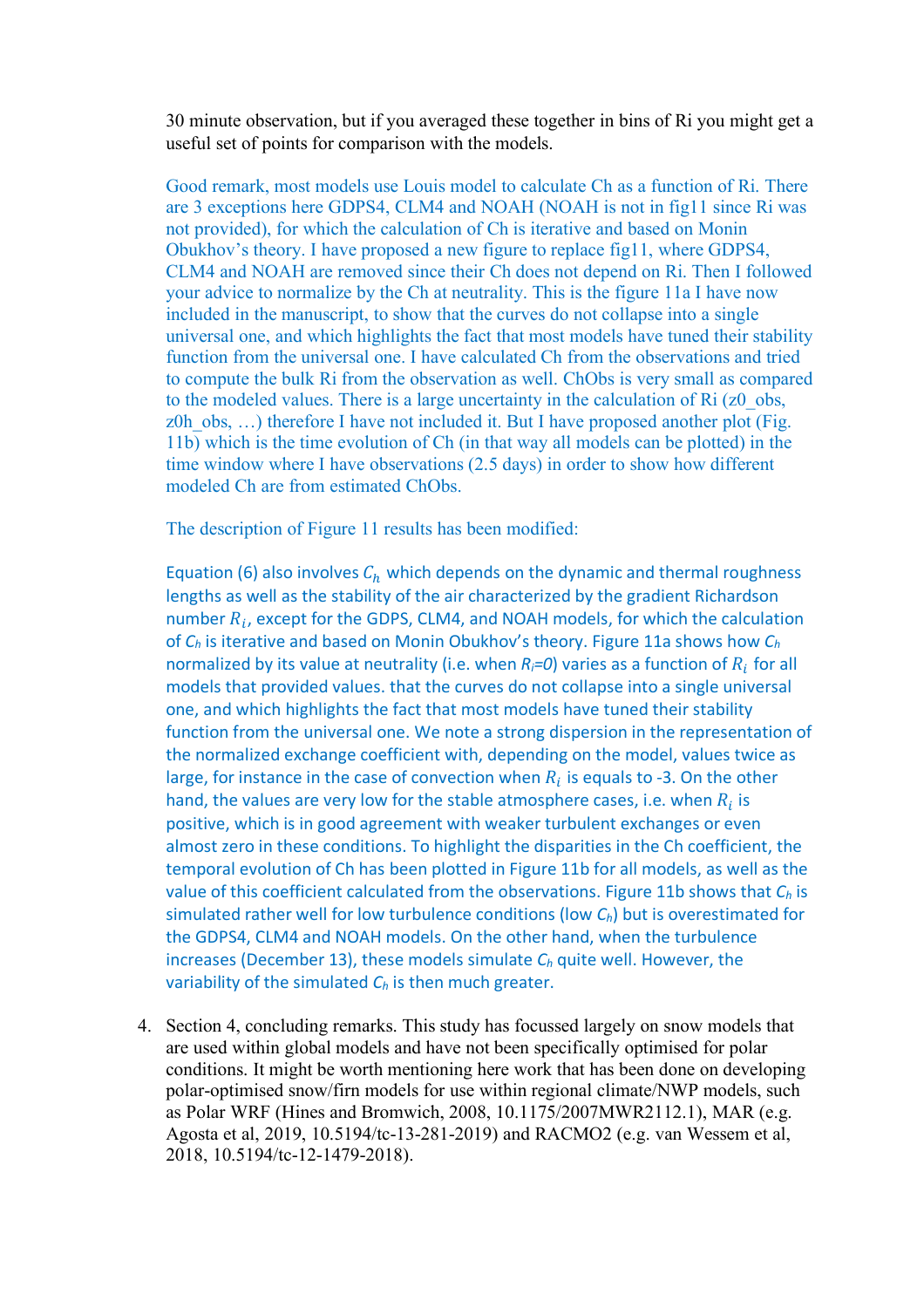I agree that this is missing and I have added a comment to correct that:

This study has largely focused on snow models that are used within global models and have not been specifically optimized for polar conditions. However, it is important to note that work has been done to develop snow/firn models optimized for polar conditions for use in regional NWP and climate models, such as Polar WRF (Hines and Bromwich, 2008), MAR (Agosta et al., 2019), and RACMO2 (van Wessem et al., 2018).

# **Minor points and typographical corrections**

Line 40: "firn", not "firns"

done

Line 146: "UK Met Office"

done

Table 1: Maybe add a column indicating which NWP/ESM/reanalysis models use the snow model that is being tested. I assume that "LMDZ" refers to the snow submodel used within the LMDZ global atmosphere model – doesn't the submodel have its own name?

Table 1 was removed (see RC2 comments)

Lines 171-174: Maybe include a table that gives the snow layer depths, densities, etc.?

This information has been added to the end of the new section 2.2 and a table was added:

For the multilayer models, the snow density and temperature profiles were initialized from observations. Note that the single-layer models use a fixed density close to 300 kg  $\text{m}^3$  which corresponds to a depth of about 10 cm in the initial profile, and their initial temperature was also provided from in situ measurements. Table 1 describes the vertical discretization and gives the initial temperature and snow density profiles. The LMDZ model is a special case. Indeed, it is a ground thermal model with the thermal inertia of snow that is used and not really a snow scheme, which is why there is no snow density as such.

Line 211: "…enabled us…" instead of "…allowed…"?

done

Figure 1: Pressure seems to have been recorded with only 1 hPa resolution? "Direct solar radiation…" in the caption should (I think) be "downward solar radiation"."Direct" would usually mean direct solar beam only, i.e. not including the diffuse component.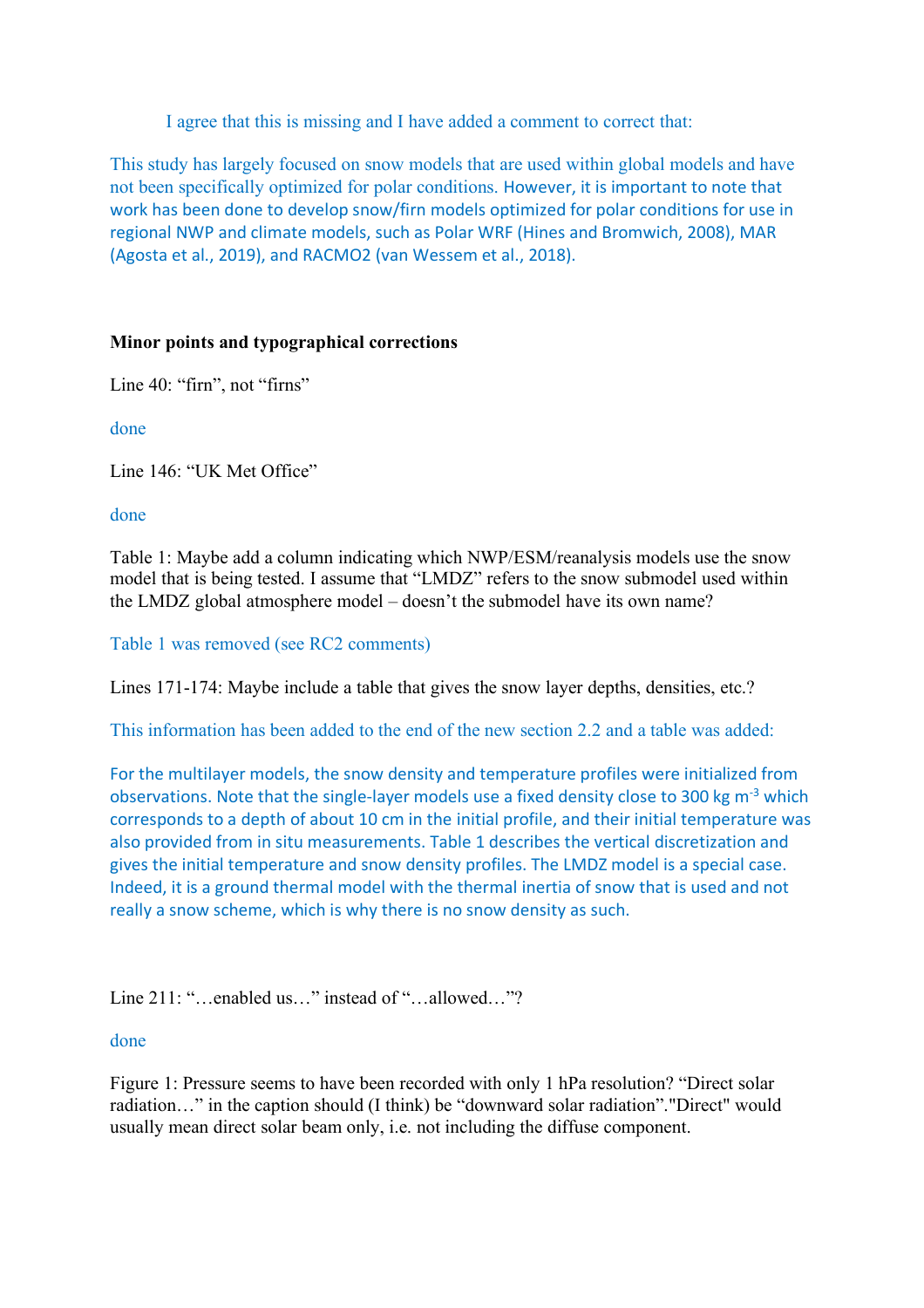Looking at the pressure time series, it has not always been recorded with a 1hPa resolution but most of time it is the case. The manuscript was not changed.

Direct solar radiation is replaced by downward solar radiation.

Table 3: Caption could be made a bit more informative. [...,...] indicates the range of a parameter that is calculated within the model. Presumably single values are where a fixed value is specified? Explain why several values depart from the control run values listed in section 2.2.

The caption was modified as follows:

Range of variation of model surface parameters for XP0. The values in square brackets indicate the values taken by a parameter when it is calculated by the model while the single values are fixed during the simulation.

Section 2.2 was rewritten and it is now explained that parameters are from the default model's configuration (cf answer to comment number 3)

Line 286: Change "Fig. 4 shows the evolution of the broadband albedos that vary over time. Indeed, the four models presented consider the variation of the albedo…" to "Fig. 4 shows the modeled broadband albedos in the four models that model the albedo "

done

Line 321: Change "radiation" to "energy".

done

Lines 389-390: "...that varies from simple to double" Please clarify

The text is changed into: that varies from 0.4 K (CHTESSEL) to 1 K (JULES).

Lines 390-392: "It should be noted that the single layer models (D95, CHTESSEL, EBA) have sometimes better results than the more sophisticated models which have to represent more physical processes, such as the evolution of albedo with time, the increase of snow density by compaction, among others." Maybe you could make this clearer on figure 8 by using a different shape of symbol for the multi-layer models?

Figure 8 was modified to distinguish between single-layer models and multilayer ones. Caption has been updated accordingly.

Line 442: "…gradient Richardson number…". Model parametrisations are usually based on a bulk Richardson number, calculated from the temperature difference between the lowest model level and the surface and the wind speed at the lowest model level. Include an equation that defines how the Richardson number is calculated.

The following text was added:

The bulk Richardson number is expressed as: